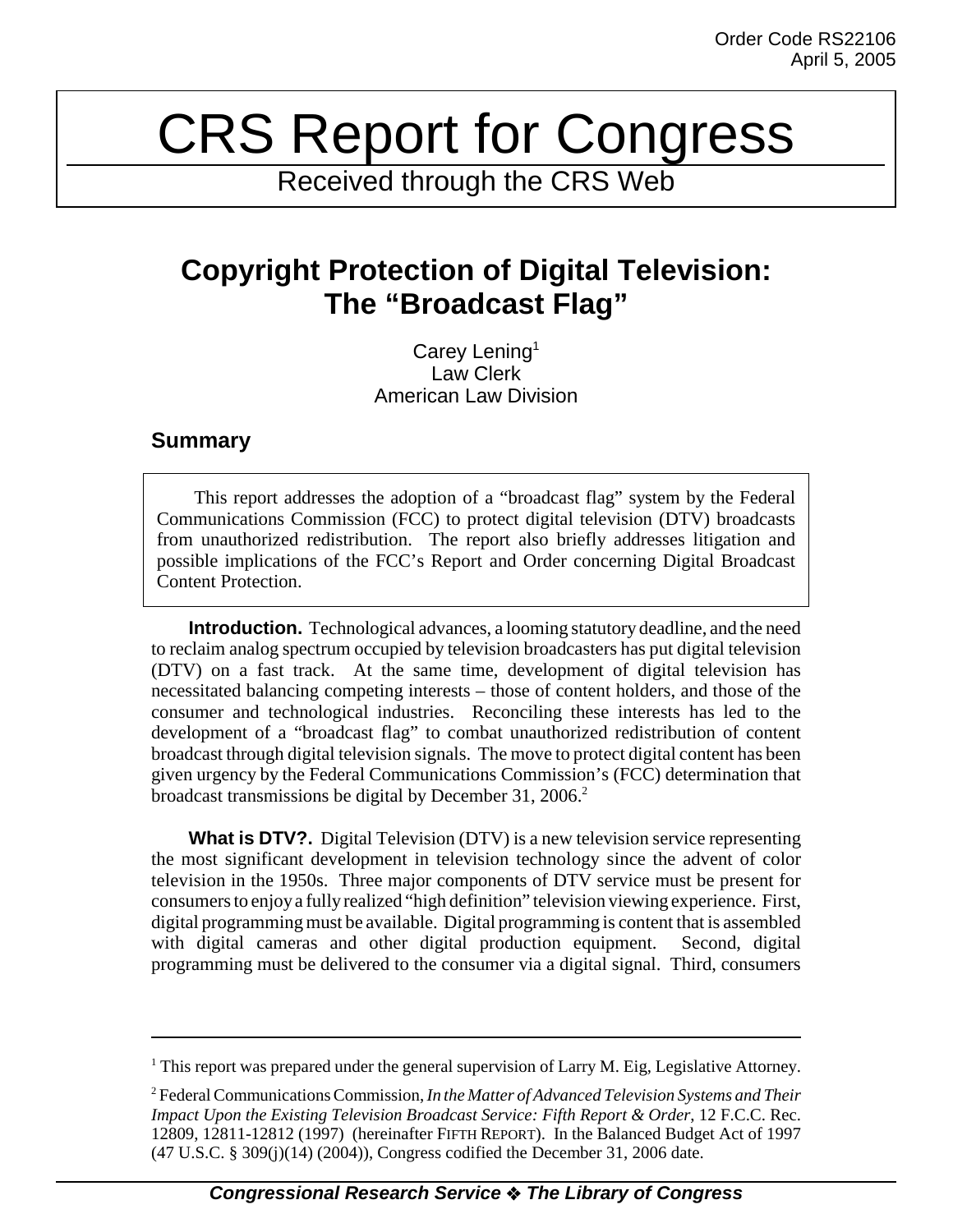must have digital television equipment capable of receiving the digital signal and displaying digital programming for viewing.<sup>3</sup>

Developing a protocol for transmitting and receiving digital television in a way that accommodated competing interests has proved challenging. Digital content, like other media, can be relatively easily duplicated and distributed, especially with the aid of the Internet.<sup>4</sup> Unlike other types of content, duplication of digital information does not degrade the original. Whereas the quality of a VHS tape degrades after successive copies, a DVD may be copied almost infinitely with no effect on the quality of the medium. It is due to the ease and inexhaustible potential of copying digital media, coupled with the proliferation of peer-to-peer services (such as Morpheus and Kazaa), that content providers have greeted this new technology with some trepidation.

**The Broadcast Flag.** The "broadcast flag" is a combination of technical specifications and federal regulations designed to combat unauthorized redistribution of content broadcast through digital television (DTV) signals. Its adoption was prompted largely by the Federal Communications Commission's (FCC) determination that broadcast transmissions be digital by December 31, 2006.<sup>5</sup> The FCC imposed a transition to DTV in part to capitalize on the sharper images, CD-quality sound and wider screen angles that are available from advanced digital technologies. But in addition to the technological impetus, the FCC has also been motivated by the knowledge that broadcasters, upon receiving digital spectrum allotments, must relinquish their analog spectrum allotments to the FCC. The analog spectrum will in turn be auctioned for other commercial and public interests. Content providers, fearing widespread piracy that would endanger aftermarket sales (such as cable re-broadcast, and DVD sales), urged the FCC to provide for a means to protect their assets. Meanwhile, consumer electronics and information technologists, as well as consumer rights groups, came together in an effort to minimize the possible negative outcome that a wide-scale regulation might have imposed.

The technical specifications behind the broadcast flag were a compromise measure, premised on an understanding that more restrictive approaches (such as encrypted signals created at the source of transmission) imposed economically or technologically infeasible conditions. The compromise came after a consortium of content providers, consumer electronics and information technology groups came together, forming the Broadcast Protection Discussion Group (BPDG).<sup>6</sup> The result of this consortium was a "Final

<sup>3</sup> For more information on DTV, see CRS Report RL31260, *Digital Television: An Overview*, by Lennard Kruger.

<sup>&</sup>lt;sup>4</sup> However, it should be noted that while duplication is fairly simple, distribution, especially of high-end digital content, can be quite time consuming. For example, over broadband connections, while a music file may take a matter of minutes, television shows in standard analog format take a number of hours. Digital programs (such as an hour of High Definition television programming) in turn, may take upwards of 10-15 hours to successfully download.

<sup>&</sup>lt;sup>5</sup> FIFTH REPORT at  $12811 \text{ }\P 5$ .

<sup>&</sup>lt;sup>6</sup> This collaboration was open to any group or individual wishing to participate, with the exception of the press. BPDG, *Final Report of the Co-Chairs of the Broadcast Protection Discussion Subgroup to the Copy Protection Technical Working Group*, FN 4, (June 3, 2002) (continued...)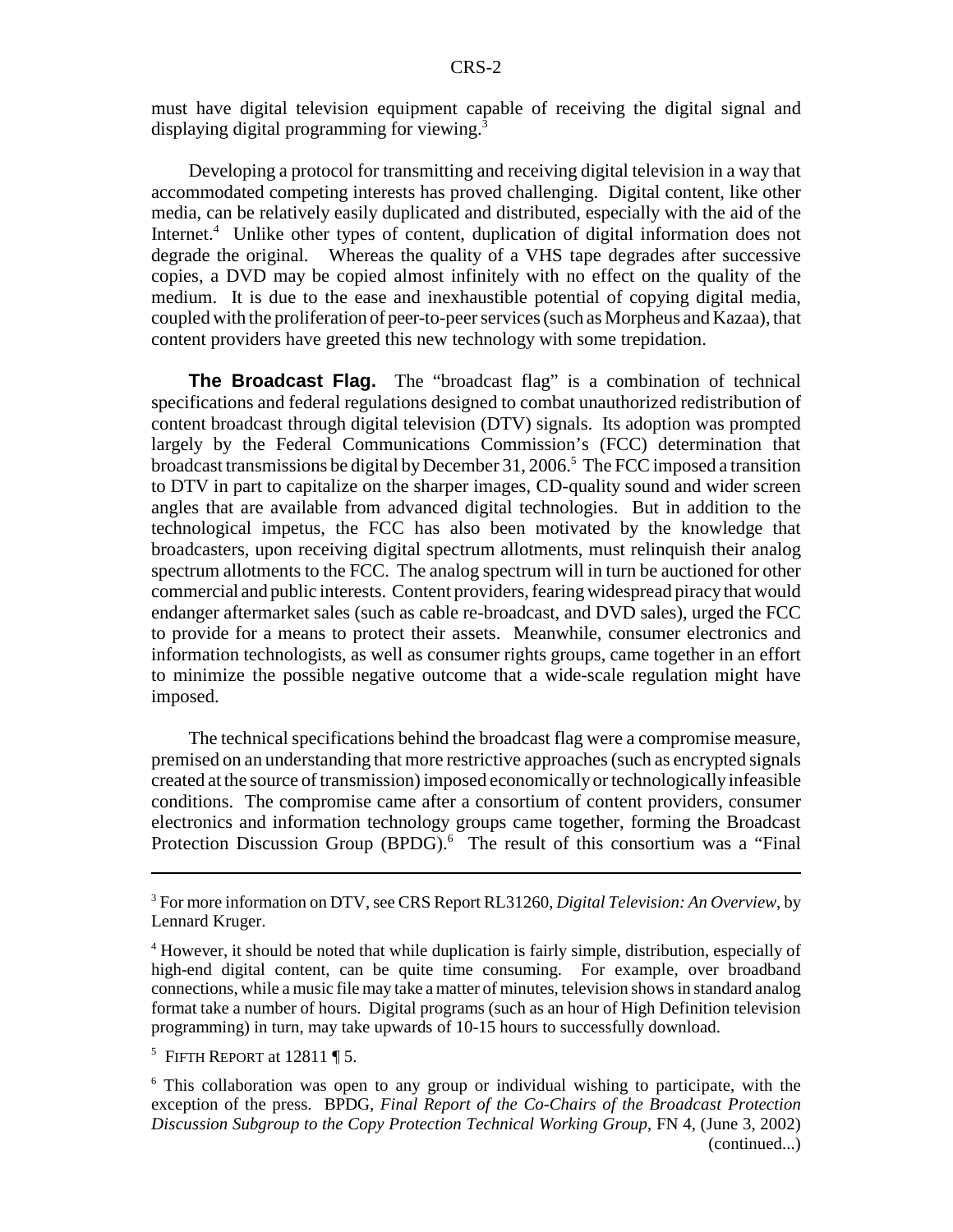Report" published in June 2002, which was delivered to Representative Billy Tauzin, then-Chairman of the House Committee on Energy and Commerce. The report suggested a set of "robustness and compliance" rules for devices capable of demodulating digital television signals, which would require that such devices protect "flagged" content from being recorded by unauthorized devices. However, the flag itself would not require that all machines recognize it, and would act only as a means to halt unauthorized use in machines capable of detecting it.

In November 2003, the FCC published a Report and Order in the matter of digital broadcast content protection, which required all digital devices capable of receiving digital broadcast over-the-air, and sold after July 1, 2005, to incorporate a standard content-protection technology that would recognize the broadcast flag, and limit redistribution when the flag is recognized.<sup>7</sup> The FCC's regulations apply the flag mark to all devices and receivers that are capable of receiving digital content. Such devices include, but are not limited to: televisions, computers, digital video-recorders (such as TiVo), and DVD players. The broadcast flag itself is optional for broadcasters, allowing them to determine how much copy-protection they wish to impose on their digital broadcast content.8

Because the flag does not prevent the distribution of content to non-compliant devices, a consumer who continues to use an older television set (or theoretically, a noncompliant demodulator) will still be able to receive and copy television programs in nondigital form. In addition, digital television sets made prior to July 1, 2005, will still enjoy digital content with no obstruction. In citing its support for a flag-based approach over encryption or other means, the FCC noted concerns over "the implementation costs and delays" associated with other solutions.<sup>9</sup>

In addition to the "compliance" requirements imposed on receiving devices, the FCC also imposed a "robustness" requirement that forces makers of consumer devices to ensure that circumvention is difficult. The standard of care adopted by the FCC was that of "an ordinary user using generally available tools or equipment."10

 $6$  (...continued)

<sup>(</sup>available at [http://www.cptwg.org/Assets/TEXT%20FILES/BPDG/BPDG%20Report.DOC]).

<sup>7</sup> FCC, *In the Matter of Digital Broadcast Content Protection: Report and Order and Further Notice of Proposed Rulemaking*, MB Docket No. 02-230, 18 F.C.C.R. 23550, 23589 (November 4, 2003) (hereinafter REPORT AND ORDER).

<sup>&</sup>lt;sup>8</sup> The amount of copy protection has a potential for variability. For instance, a content provider such as C-SPAN may decide that no copy protection is necessary, and would set the flag to an off-position. Digital content could therefore be available without any restrictions to the user. However, a broadcaster who sought to show pay-per-view digital content might choose to set the flag to an on-position, which would disallow any form of copying, and could also potentially add a setting to restrict the amount of time a user has to watch the program after purchase. Alternatively, a content provider may decide that individual copying is permitted, provided a user views that copy on a secure, compliant device.

<sup>&</sup>lt;sup>9</sup> REPORT AND ORDER at 23561.

 $10$  REPORT AND ORDER, Appendix B, at 23592.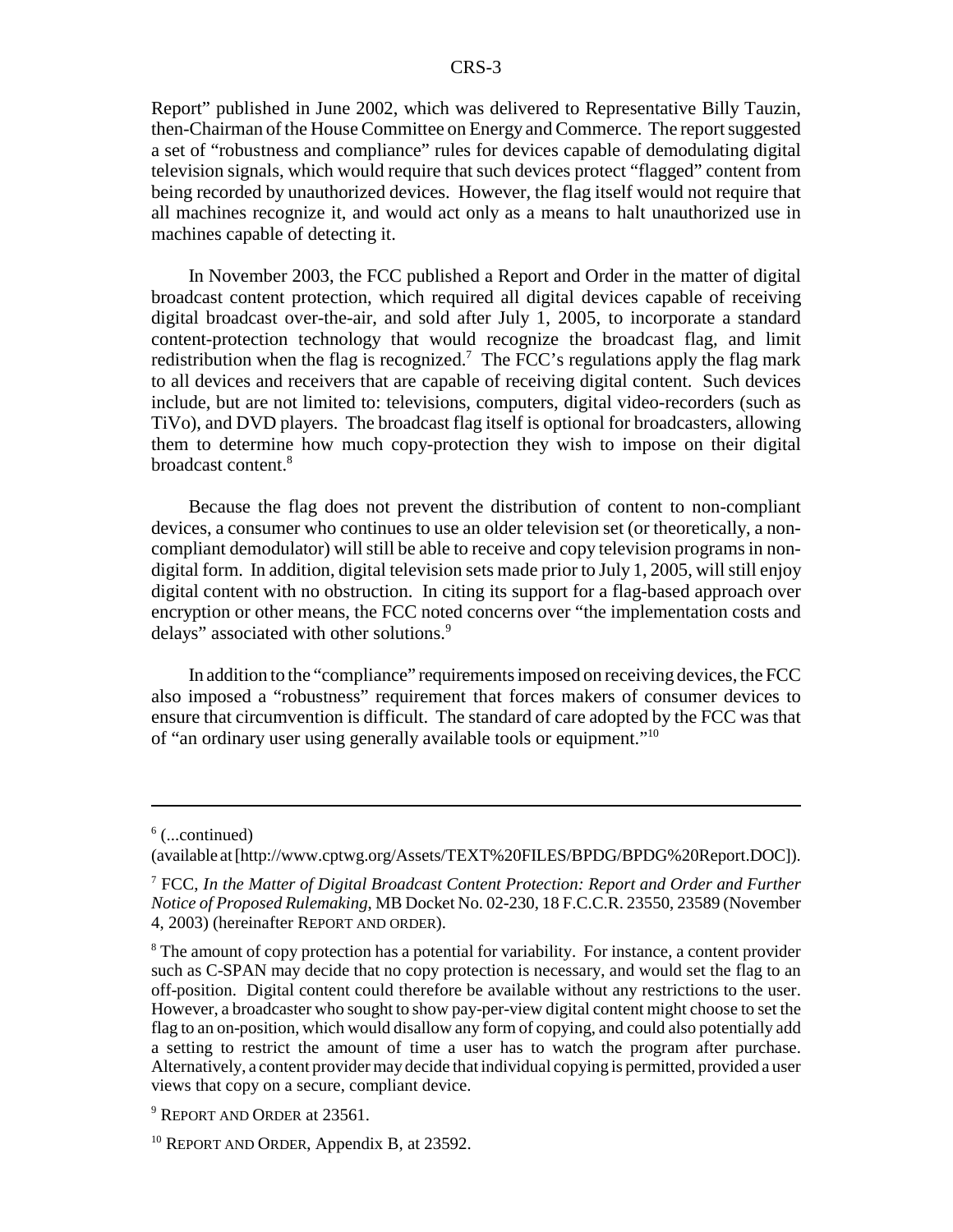**FCC Authority.** The FCC derives its regulatory authority over digital television from both direct and ancillary statutory authority.

*Digital Television Implementation Under the Telecommunications Act of 1996.* The Telecommunications Act of 1996 directed the FCC to promulgate regulations regarding the licensing of advanced television services. The act defined "advanced television services" as "television services provided using digital or other advanced technology."11 In prescribing such regulations, the Commission was authorized to adopt such "technical and other requirements as may be necessary or appropriate to assure the quality of the signal used to provide advanced television services ... and prescribe such other regulations as may be necessary for the protection of the public interest, convenience, and necessity."12

Pursuant to the Telecommunications Act of 1996, the FCC has issued regulations regarding spectrum allocation for digital television stations and has established a timeline for the implementation of digital broadcasting by licensees.<sup>13</sup> At least one court has agreed that in regard to television digital tuners, the FCC possessed reasonable authority to act, based on an "unambiguous command of an act of Congress."14

**Copyright Protection.** While copyright protection generally lies outside the scope of the FCC, the Commission may exercise jurisdiction over matters not explicitly provided for by statute if the exercise is "reasonably ancillary to the effective performance of the Commission's various responsibilities for the regulation of television broadcasting."15 The FCC has asserted that television receivers generally, and digital television receivers specifically, fall within the scope of that authority.<sup>16</sup> Under the FCC Report and Order, "pursuant to the doctrine of ancillary jurisdiction, we adopt use of the ... flag as currently defined for redistribution control purposes and establish compliance and robustness rules for devices with demodulators to ensure that they respond and give effect to the ... flag." However, the FCC initially put off deciding on permanent mechanisms for approving "content protection and recording technologies to be used in

 $11$  47 U.S.C. 336(i)(1) (2000).

12 47 U.S.C. 336(b)(4) and (5).

13 47 C.F.R. 73.624 (2004). *See also*: [http://www.fcc.gov/mb/policy/dtv/] for an overview of the FCC's activities with regard to the implementation of DTV.

<sup>14</sup> *Consumer Electronics Association v. FCC.*, 347 F.3d 291, 301 (D.C. Cir. Oct. 28, 2003).

<sup>15</sup> *U.S. v. Southwestern Cable Co.*, 392 U.S. 157, 178 (1968).

<sup>16</sup> As to ancillary jurisdiction, see *Southwestern Cable*, at 178. Concerning the FCC's ancillary authority, Congress has given the Commission "a comprehensive mandate," with "expansive powers," which has led the courts to conclude that the Communications Act of 1934 provides the Commission with ancillary jurisdiction over matters that are related to the provision of radio or television service, though not specifically enumerated in the act. Historically the FCC has exercised its ancillary jurisdiction to promulgate regulations in a number of areas. See *Southwestern Cable*, at 173, 177; *U.S. v. Midwest Video Corp*, 406 U.S. 649 (1972). In addition to this historic authority, the FCC relies on the definition of "wire/radio communications," which includes "all incidental 'instrumentalities, facilities, apparatus and services' that are used for the 'receipt, forwarding, and delivery' of such transmissions" as a basis for its authority over television receivers. REPORT AND ORDER at 23563.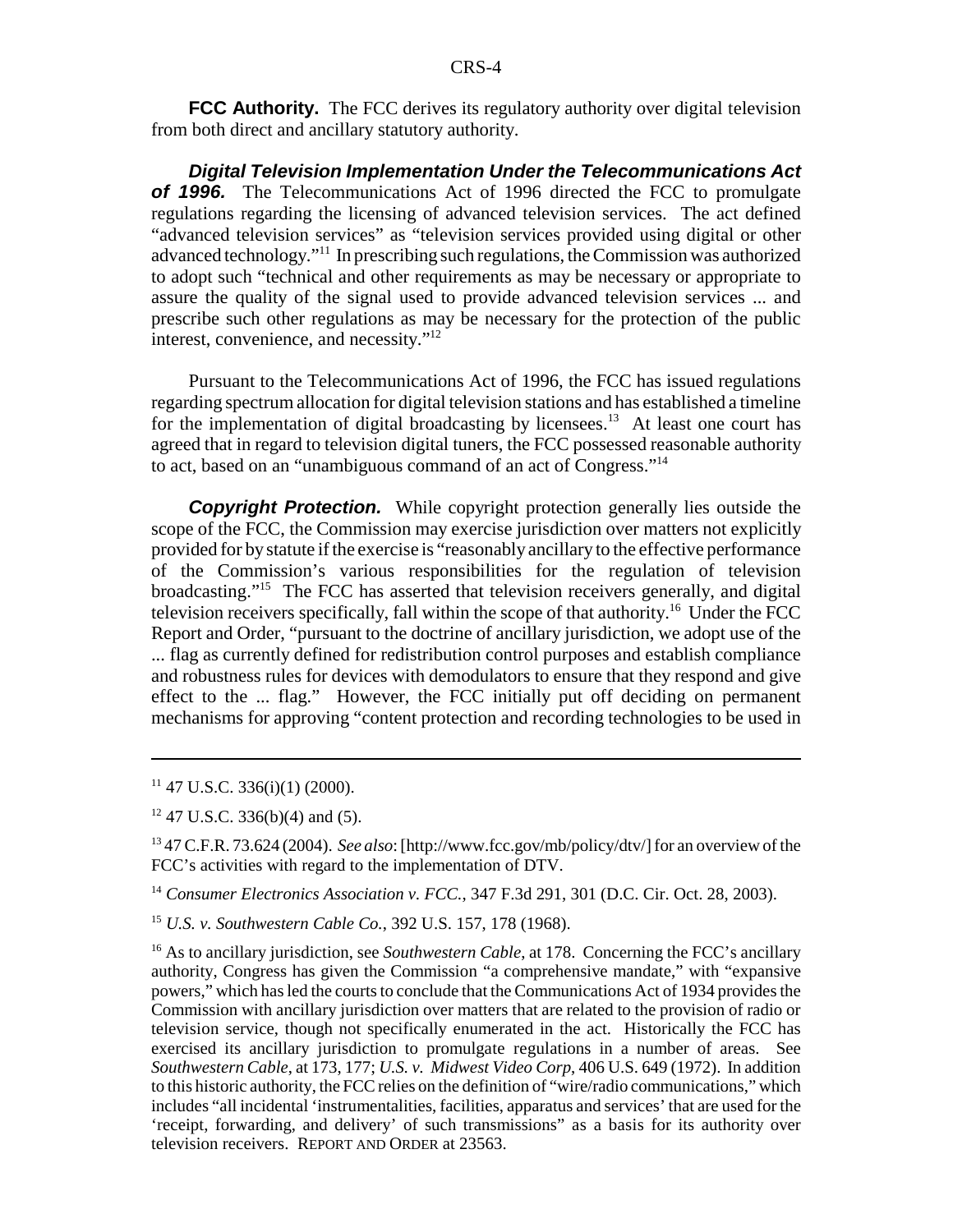conjunction with device outputs." Instead, in its Report and Order, the FCC proposed examination of such issues at a later time, and established an interim certification process for currently-proposed devices.<sup>17</sup> In addition to the need to regulate television broadcasting, the FCC's action arguably protects broadcasters from any unreasonable loss in advertising revenue that may result from unauthorized sharing of copyrighted digital television broadcasts.

However, the FCC was careful to note that the "scope of our decision does not reach existing copyright law," and that its rulemaking established a "technical protection measure" that did not change the underlying "rights and remedies available to copyright holders." In addition, "this decision is not intended to alter the defenses and penalties applicable in cases of copyright infringement, circumvention, or other applicable laws."18

**Possible Implications of the Broadcast Flag.** While the broadcast flag is intended to "prevent the indiscriminate redistribution of [digital broadcast] content over the Internet or through similar means," the goal of the flag was not to impede a consumer's ability to copy or use content lawfully in the home, nor was the policy intended to "foreclose use of the Internet to send digital broadcast content where it can be adequately protected from indiscriminate redistribution."<sup>19</sup> However, current technological limitations have the potential to hinder some activities which might normally be considered "fair use" under existing copyright law.<sup>20</sup> For example, a consumer who wished to record a program to watch at a later time, or at a different location (time-shifting, and space-shifting, respectively), might be prevented when otherwise approved technologies do not allow for such activities, or do not integrate well with one another, or with older, "legacy" devices. In addition, future fair or reasonable uses may be precluded by these limitations. For example, a student would be unable to email herself a copy of a project with digital video content because no current secure system exists for email transmission.

In addition, some consumer electronics and information technology groups contend that the licensing terms for approving new compliant devices are limiting, and may potentially stifle innovation, especially with regard to computer hardware.<sup>21</sup> While the FCC in its Report and Order declined to establish formal guidelines for which "objective

21 Center for Democracy and Technology, *Implications of the Broadcast Flag: A Public Interest Primer*, (December 2003) (available at [http://www.cdt.org/copyright/031216broadcastflag.pdf]).

<sup>&</sup>lt;sup>17</sup> FCC, REPORT AND ORDER, at 23575.

<sup>18</sup> *Id*. at 23555.

<sup>19</sup> *Id*.

<sup>&</sup>lt;sup>20</sup> An owner of a copyright has a number of exclusive rights under the Copyright Act (17 U.S.C. § 101 *et seq.*), including the exclusive right to reproduce and distribute copies. To establish a claim of copyright infringement, the plaintiff must show ownership of the copyright and copying by the defendant. However, a claim of copyright infringement is subject to certain statutory exceptions, including the fair use exception (17 U.S.C. § 107 (2004)). This exception "permits courts to avoid rigid application of the copyright statute when, on occasion, it would stifle the very creativity which that statute is designed to foster" (*Dr. Seuss Enters., L.P. v. Penguin Books USA*, 109 F.3d 1394, 1399 (9<sup>th</sup> Cir. 1997)).